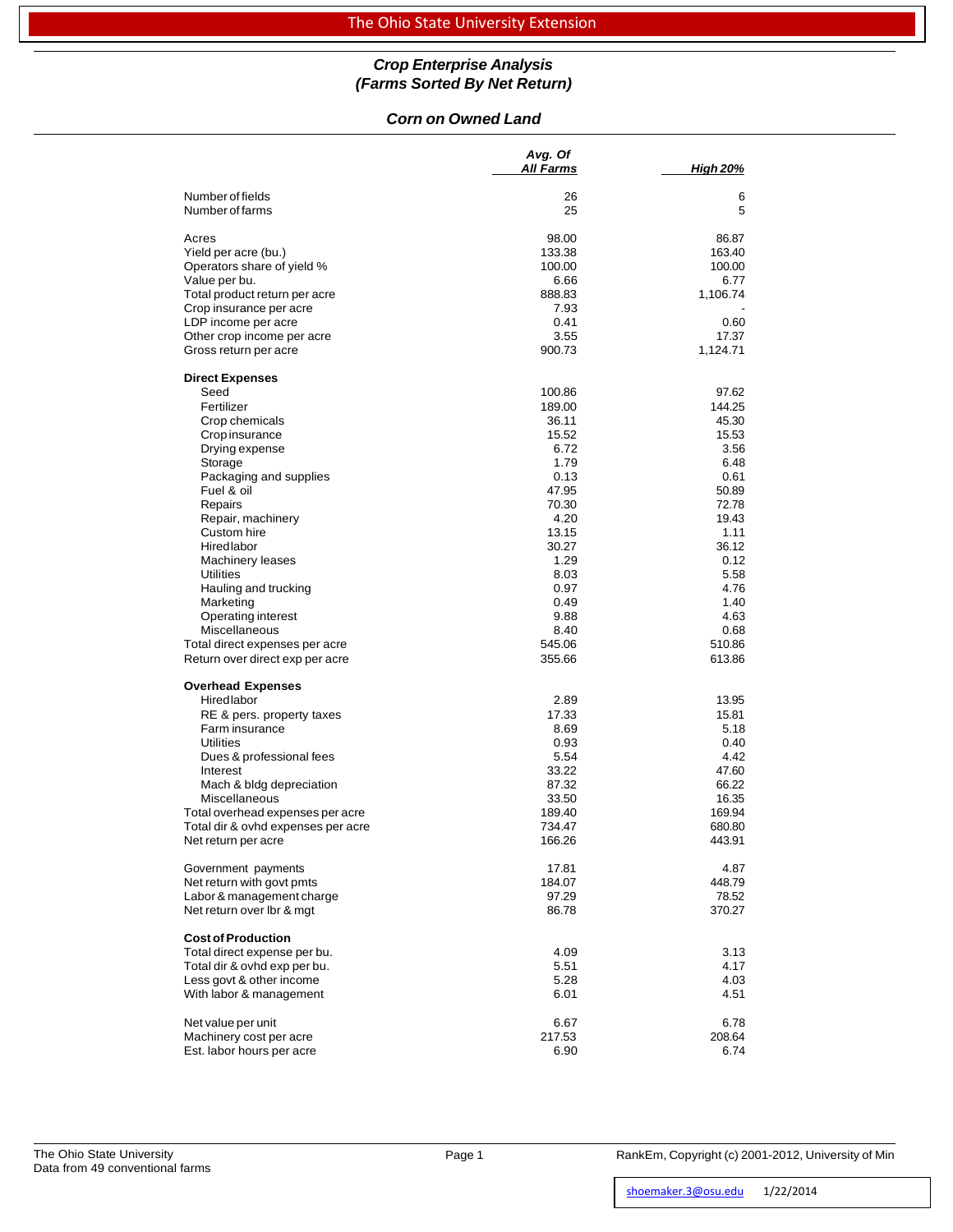# The Ohio State University Extension

# *Crop Enterprise Analysis (Farms Sorted By Net Return)*

### *Corn on Cash Rent*

|                                      | Avg. Of<br>All Farms | <b>High 20%</b> |
|--------------------------------------|----------------------|-----------------|
|                                      |                      |                 |
| Number of fields                     | 28                   | 7               |
| Number of farms                      | 25                   | 5               |
| Acres                                | 131.88               | 129.99          |
| Yield per acre (bu.)                 | 128.45               | 154.08          |
| Operators share of yield %           | 100.00               | 100.00          |
| Value per bu.                        | 6.72                 | 6.63            |
| Total product return per acre        | 863.07               | 1,021.14        |
| Crop insurance per acre              | 1.34                 |                 |
| LDP income per acre                  | 1.12                 |                 |
| Other crop income per acre           | 2.63                 | 10.66           |
| Gross return per acre                | 868.15               | 1,031.80        |
| <b>Direct Expenses</b>               |                      |                 |
| Seed                                 | 101.35               | 79.12           |
| Fertilizer                           | 159.07               | 119.43          |
| Crop chemicals                       | 46.71                | 36.11           |
| Crop insurance                       | 8.31                 | 4.97            |
| Drying expense                       | 9.35                 | 2.96            |
| Storage                              | 3.64                 | 8.00            |
| Fuel & oil                           | 47.56                | 43.55           |
| Repairs                              | 60.03                | 29.88           |
| Repair, machinery                    | 9.82                 | 17.13           |
| Custom hire                          | 15.09                | 19.04           |
| Hiredlabor                           | 19.52                | 21.29           |
| Land rent                            | 93.18                | 83.64<br>1.03   |
| Machinery leases<br><b>Utilities</b> | 2.94<br>7.01         | 3.60            |
| Hauling and trucking                 | 5.36                 | 16.70           |
| Marketing                            | 0.66                 | 1.55            |
| Operating interest                   | 3.54                 | 2.28            |
| Miscellaneous                        | 6.92                 | 4.46            |
| Total direct expenses per acre       | 600.06               | 494.72          |
| Return over direct exp per acre      | 268.09               | 537.08          |
| <b>Overhead Expenses</b>             |                      |                 |
| Hiredlabor                           | 2.82                 | 9.75            |
| Machinery leases                     | 0.86                 |                 |
| <b>Building leases</b>               | 1.19                 |                 |
| Farm insurance                       | 8.32                 | 4.48            |
| <b>Utilities</b>                     | 0.42                 | 1.46            |
| Dues & professional fees             | 3.88                 | 1.29            |
| Interest                             | 5.20                 | 2.37            |
| Mach & bldg depreciation             | 74.66                | 47.59           |
| Miscellaneous                        | 11.94                | 6.15            |
| Total overhead expenses per acre     | 109.28               | 73.08           |
| Total dir & ovhd expenses per acre   | 709.35               | 567.80          |
| Net return per acre                  | 158.81               | 464.00          |
| Government payments                  | 12.00                | 3.39            |
| Net return with govt pmts            | 170.80               | 467.38          |
| Labor & management charge            | 99.92                | 59.76           |
| Net return over Ibr & mgt            | 70.88                | 407.62          |
| <b>Cost of Production</b>            |                      |                 |
| Total direct expense per bu.         | 4.67                 | 3.21            |
| Total dir & ovhd exp per bu.         | 5.52                 | 3.69            |
| Less govt & other income             | 5.39                 | 3.59            |
| With labor & management              | 6.17                 | 3.98            |
| Net value per unit                   | 6.73                 | 6.63            |
| Machinery cost per acre              | 209.48               | 154.23          |
| Est. labor hours per acre            | 5.81                 | 4.83            |

Page 2 RankEm, Copyright (c) 2001-2012, University of Min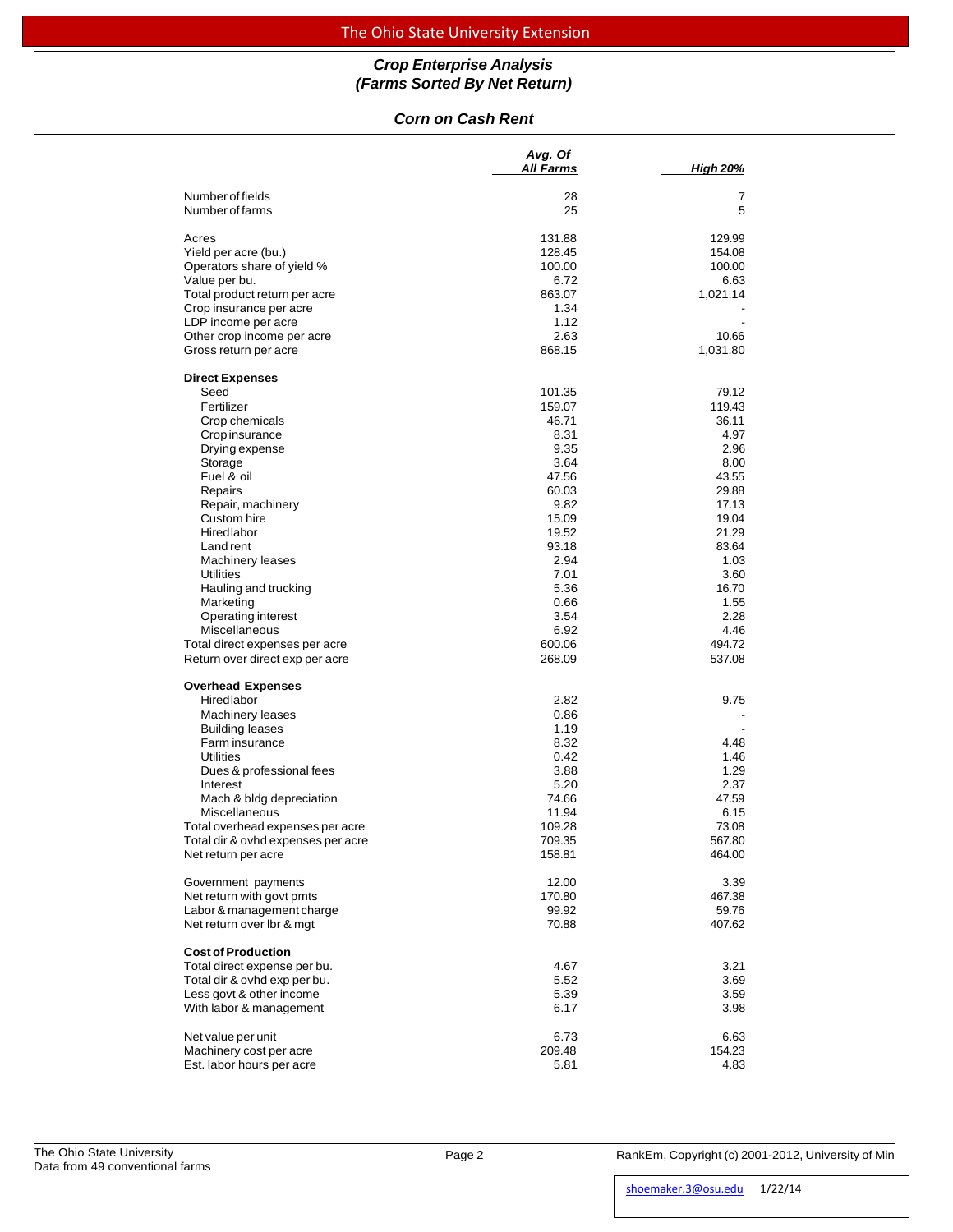### *Crop Enterprise Analysis (Farms Sorted By Net Return)*

# *Soybeans on Owned Land*

|                                                                                                                                                                                                                                                                                                                                                                                         | Avg. Of<br>All Farms                                                                                                                                    | <u>High 20%</u>                                                                                                                          |
|-----------------------------------------------------------------------------------------------------------------------------------------------------------------------------------------------------------------------------------------------------------------------------------------------------------------------------------------------------------------------------------------|---------------------------------------------------------------------------------------------------------------------------------------------------------|------------------------------------------------------------------------------------------------------------------------------------------|
| Number of fields                                                                                                                                                                                                                                                                                                                                                                        | 21                                                                                                                                                      | 5                                                                                                                                        |
| Number of farms                                                                                                                                                                                                                                                                                                                                                                         | 21                                                                                                                                                      | 5                                                                                                                                        |
| Acres                                                                                                                                                                                                                                                                                                                                                                                   | 92.52                                                                                                                                                   | 92.90                                                                                                                                    |
| Yield per acre (bu.)                                                                                                                                                                                                                                                                                                                                                                    | 45.07                                                                                                                                                   | 57.49                                                                                                                                    |
| Operators share of yield %                                                                                                                                                                                                                                                                                                                                                              | 100.00                                                                                                                                                  | 100.00                                                                                                                                   |
| Value per bu.                                                                                                                                                                                                                                                                                                                                                                           | 14.09                                                                                                                                                   | 15.21                                                                                                                                    |
| Total product return per acre                                                                                                                                                                                                                                                                                                                                                           | 634.85                                                                                                                                                  | 874.37                                                                                                                                   |
| Crop insurance per acre                                                                                                                                                                                                                                                                                                                                                                 | 6.13                                                                                                                                                    | 0.14                                                                                                                                     |
| LDP income per acre                                                                                                                                                                                                                                                                                                                                                                     | 0.58                                                                                                                                                    | 0.85                                                                                                                                     |
| Gross return per acre                                                                                                                                                                                                                                                                                                                                                                   | 641.56                                                                                                                                                  | 875.37                                                                                                                                   |
| <b>Direct Expenses</b><br>Seed<br>Fertilizer<br>Crop chemicals<br>Non-chemical crop protect<br>Crop insurance<br>Storage<br>Fuel & oil<br>Repairs<br>Repair, machinery<br>Custom hire<br>Hired labor<br>Machinery leases<br><b>Utilities</b><br>Hauling and trucking<br><b>Operating interest</b><br>Miscellaneous<br>Total direct expenses per acre<br>Return over direct exp per acre | 75.46<br>68.04<br>26.89<br>0.57<br>5.60<br>4.45<br>25.96<br>31.07<br>3.93<br>12.18<br>18.52<br>3.64<br>3.93<br>2.00<br>6.83<br>5.63<br>294.69<br>346.87 | 61.02<br>83.02<br>18.00<br>0.42<br>1.02<br>23.20<br>27.84<br>0.18<br>13.96<br>13.31<br>0.06<br>1.18<br>1.09<br>13.49<br>257.77<br>617.60 |
| <b>Overhead Expenses</b><br>Hired labor<br>RE & pers. property taxes<br>Farm insurance<br><b>Utilities</b><br>Dues & professional fees<br>Interest<br>Mach & bldg depreciation<br><b>Miscellaneous</b><br>Total overhead expenses per acre<br>Total dir & ovhd expenses per acre<br>Net return per acre                                                                                 | 2.31<br>15.09<br>4.43<br>0.72<br>2.66<br>40.37<br>50.88<br>11.69<br>128.15<br>422.84<br>218.72                                                          | 0.01<br>7.30<br>2.03<br>0.05<br>0.72<br>76.14<br>47.34<br>6.53<br>140.12<br>397.89<br>477.48                                             |
| Government payments                                                                                                                                                                                                                                                                                                                                                                     | 11.39                                                                                                                                                   | 3.02                                                                                                                                     |
| Net return with govt pmts                                                                                                                                                                                                                                                                                                                                                               | 230.12                                                                                                                                                  | 480.50                                                                                                                                   |
| Labor & management charge                                                                                                                                                                                                                                                                                                                                                               | 49.71                                                                                                                                                   | 52.33                                                                                                                                    |
| Net return over Ibr & mgt                                                                                                                                                                                                                                                                                                                                                               | 180.41                                                                                                                                                  | 428.17                                                                                                                                   |
| <b>Cost of Production</b><br>Total direct expense per bu.<br>Total dir & ovhd exp per bu.<br>Less govt & other income<br>With labor & management                                                                                                                                                                                                                                        | 6.54<br>9.38<br>8.98<br>10.08                                                                                                                           | 4.48<br>6.92<br>6.85<br>7.76                                                                                                             |
| Net value per unit                                                                                                                                                                                                                                                                                                                                                                      | 14.10                                                                                                                                                   | 15.22                                                                                                                                    |
| Machinery cost per acre                                                                                                                                                                                                                                                                                                                                                                 | 120.38                                                                                                                                                  | 106.85                                                                                                                                   |
| Est. labor hours per acre                                                                                                                                                                                                                                                                                                                                                               | 3.23                                                                                                                                                    | 2.10                                                                                                                                     |

Page 3 RankEm, Copyright (c) 2001-2012, University of Min